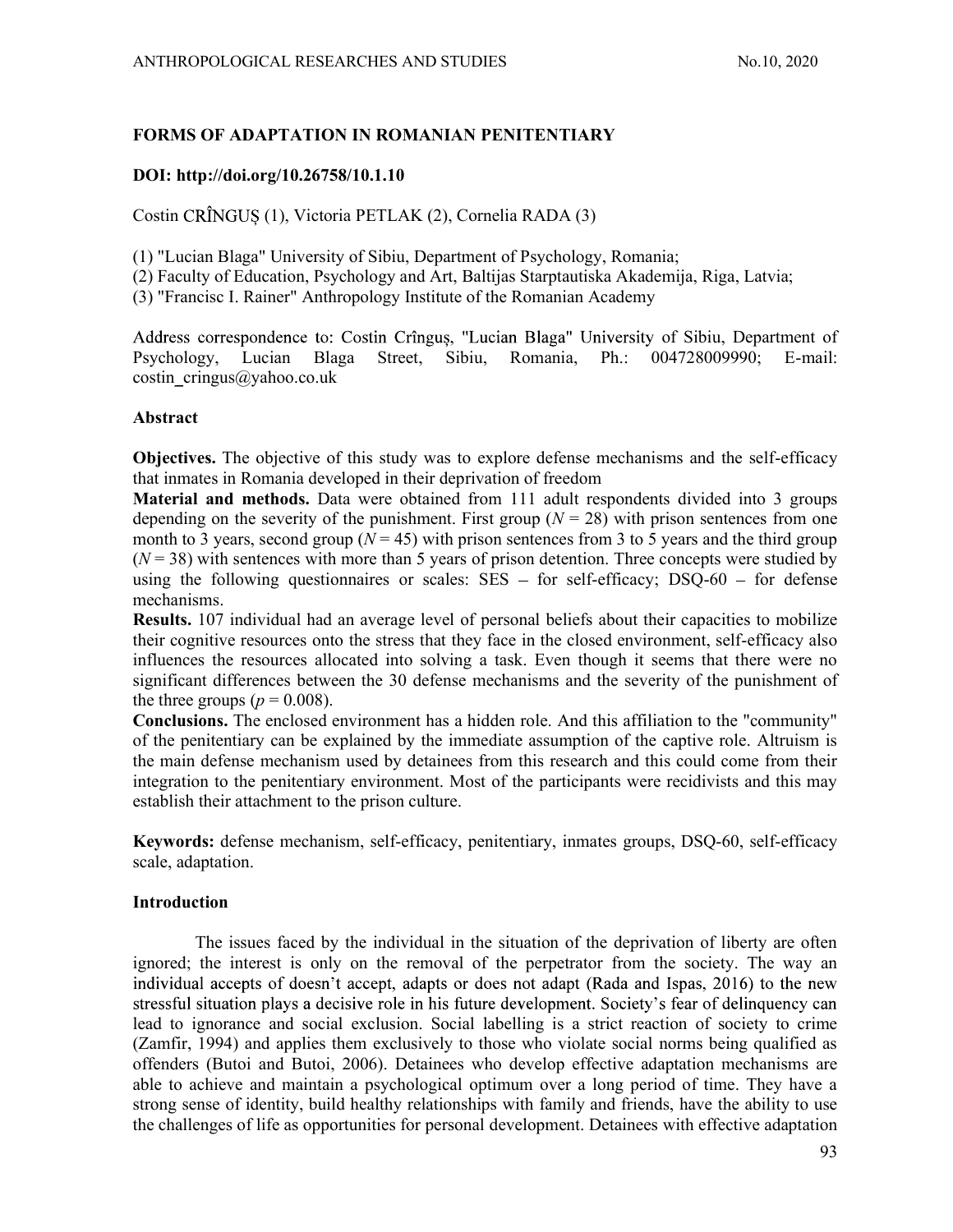mechanisms are more socially active, more readily accepting the restrictive rules of the penitentiary environment, and cooperate more effectively with the penitentiary administration.

Firstly, in the existing literature there are no articles that address this type of organized population in relation to the three levels of gravity of punishment. Romanian literature takes over the terms of foreign literature, and the differences may be consistent. Many psycho-social mechanisms have been proven to have universalist inclinations, but the mode of operation and operation is heavily culturally imprinted. Therefore, this research attempts to capture the cultural specificity through different ways of articulation of the self from the Romanian social environment in general and from the penitentiary environment, in particular, operating with the original concepts.

Secondly, at the theoretical level, research seeks to make potential contributions by focusing on this environment, and especially on how defense mechanisms, self-construal and selfefficacy interact with each other (a descriptive-analytical analysis). At the same time, in the same analysis, it will also indicate the specific ways in which these constructs operate, depending on the different categories of crime (treated in terms of penalties applied by the Criminal Code, the three categories of penalty severity).

The benefit is significant, as when and what mechanisms are best suited to dealing with a stressful environment. This can also help develop offenders' ability to adapt more easily to the outside environment. This can also restructure the hypothesis that if a person has a high level of adaptation to the penitentiary environment, he has a low level of adaptation to the outside environment, because adaptation is a continuous process that is restructured according to the stressful event at which the individual takes part.

This study aims to examine the dynamics of relations between defense mechanisms, selfefficacy and self-construal in the Romanian prisons. The present research involves an exploratory study in order to identify the mechanisms of adaptation and self-construal that prisoners in Romania develop in the prison, which are corroborated with self-efficacy from the detainees' perspective. This design involves quantitative methodology based on self-administrated psychological testing in groups and individual. The objective of the study regards the identification of adaptation mechanisms for all three groups involved in the research.

### Material and methods

A battery of psychological tests was used in the study. The questionnaires were structured over seven pages starting with the Defense Style Questionnaire (60 items), followed by a "resting" session involving the Self-Efficacy Scale (10 items) and finally the 72 items of self-construal scale. In order to achieve this time structure, the level of frustration that the individual can feel when viewing and consciousness the large number of items (142 in this research) was being taken into account, so the aspect of the scales (font, text, response method) has been changed. Respondents were assured that the scrutiny time would be reasonable and were encouraged to ask questions when they would encounter problems of contextual understanding.

DSQ-60 Defensive Style Questionnaire (Thygesen, Drapeau and Trijsburg,  $2008$ ) – is a self-assessment tool that evaluates defense mechanisms. The questionnaire is an abridged version of the original version of the questionnaire built by Bond (2004). The questionnaire has a number of 60 items and identifies 30 defense mechanisms, each mechanism having a number of 2 items. Over time, DSQ has experienced many forms (with 40, 42, 81 or even 88 items), but the DSQ-60 is the latest version of the tool. Some authors (Bond, 2004) consider the DSQ to be one of the most used tools for analyzing defensive psychological mechanisms being included in the Psychiatric Measurement Manual. The DSQ-60 questionnaire in Romanian version contains a nine-step Likert scale, and the subject should encircle the response that indicates the extent to which the affirmation applies to its state. There are no reversed items.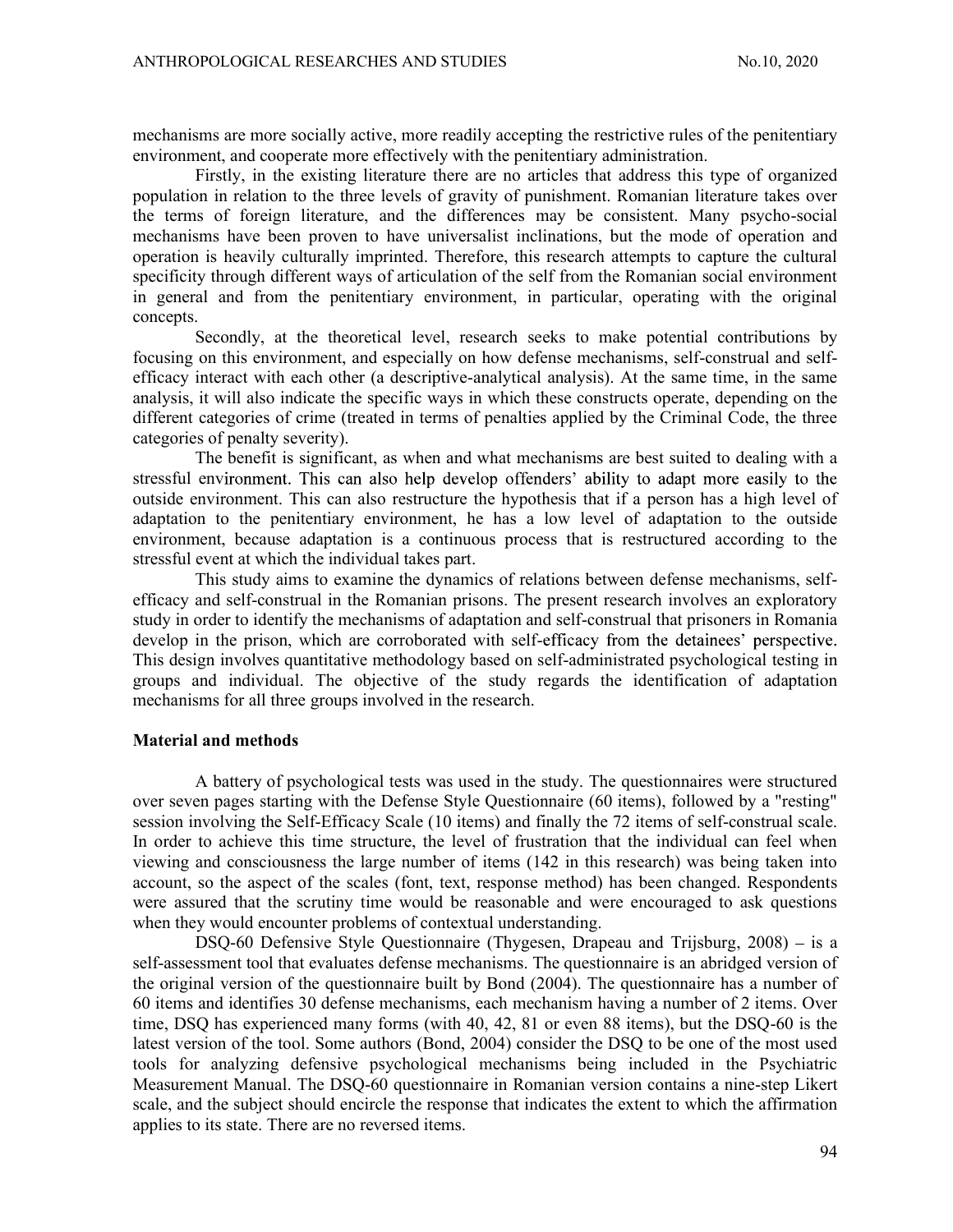The SES Self-Efficacy Scale (Schwarzer and Jerusalem, 1995) – measures self-esteem, respectively, the belief that one's own actions are responsive for the success of a particular activity. The scale contains 10 items, with a Likert rating scale of 1 to 4, where 1 means "totally untrue as far as I am concerned" and 4 means "perfectly true as far as I am concerned". Self-efficacy is defined as the individual's belief in his ability to achieve certain achievements (Bandura, 1999), so the individual is more likely to use them in a challenging situation, such as school, in a new stressful and punitive environment (penitentiary). For example, self-efficacy has proven to be important in choosing a professional trainee. Betz and Hackett (1981; Pintrich and Schunk, 1996) have demonstrated that self-efficacy mediates the impact of social and structural factors in choosing careers.

In addition to choosing the behaviors in which an individual will engage, self-efficacy also influences the resources assigned to the service of solving a task (Bandura, 1977). Individuals with a high level of self-efficacy will optimally allocate resources if they face difficult situations and will persist longer than those who have a low level of self-efficacy, as their skills are similar. The deeper processing of information by individuals with a higher level of self-efficacy has also been demonstrated (Pintrich and Schunk, 1996). It is essential to distinguish between self-esteem and self-efficacy. If self-efficacy aims to perceiving one's own abilities to achieve a certain purpose, self-esteem is rather about the overall perception of one's own value.

The participants  $(N=111)$  in this research were adults, over the age of 18, divided into three groups according to the severity of the penalty. The first group of subjects were with sentences from one to three years, the second group of participants were with sentences of three to five years and the last group were with sentences that had more than 5 years of imprisonment.

The first category of participants (0-3 years penalty) includes detainees for a short period of time, those on whom the penitentiary's impact is a pregnant one, within the Mioveni Penitentiary there are 33 subjects with this criteria (28 included in the study), if in this category can be included those whom have just distanced themselves from a social norm, not the same can be said about the other two categories.

Into the second group are included those with medium punishments (from three to five years of imprisonment) whose facts are considered (by the Penal Code) more dangerous than those in the first category, from the selected penitentiary their number is 81 (and are included 45 into this analysis).

The latter category, detainees with bigger punishments, authors of some facts that have horrified the public opinion, so they were ostracized from the social environment, in the selected penitentiary 236 (100 of them accepted to be included into this research), also none of them is at first offense. It is worth mentioning here that in this category are included those whom are with life punishment. Lifetime detainees are a special category among the criminals in Romania because, for at least 10 years, Romania has adhered to the European conviction that a punishment should not be for life, but that it must express the guilt of the person as accurately as possible, according to the first article of Criminal Procedure Code.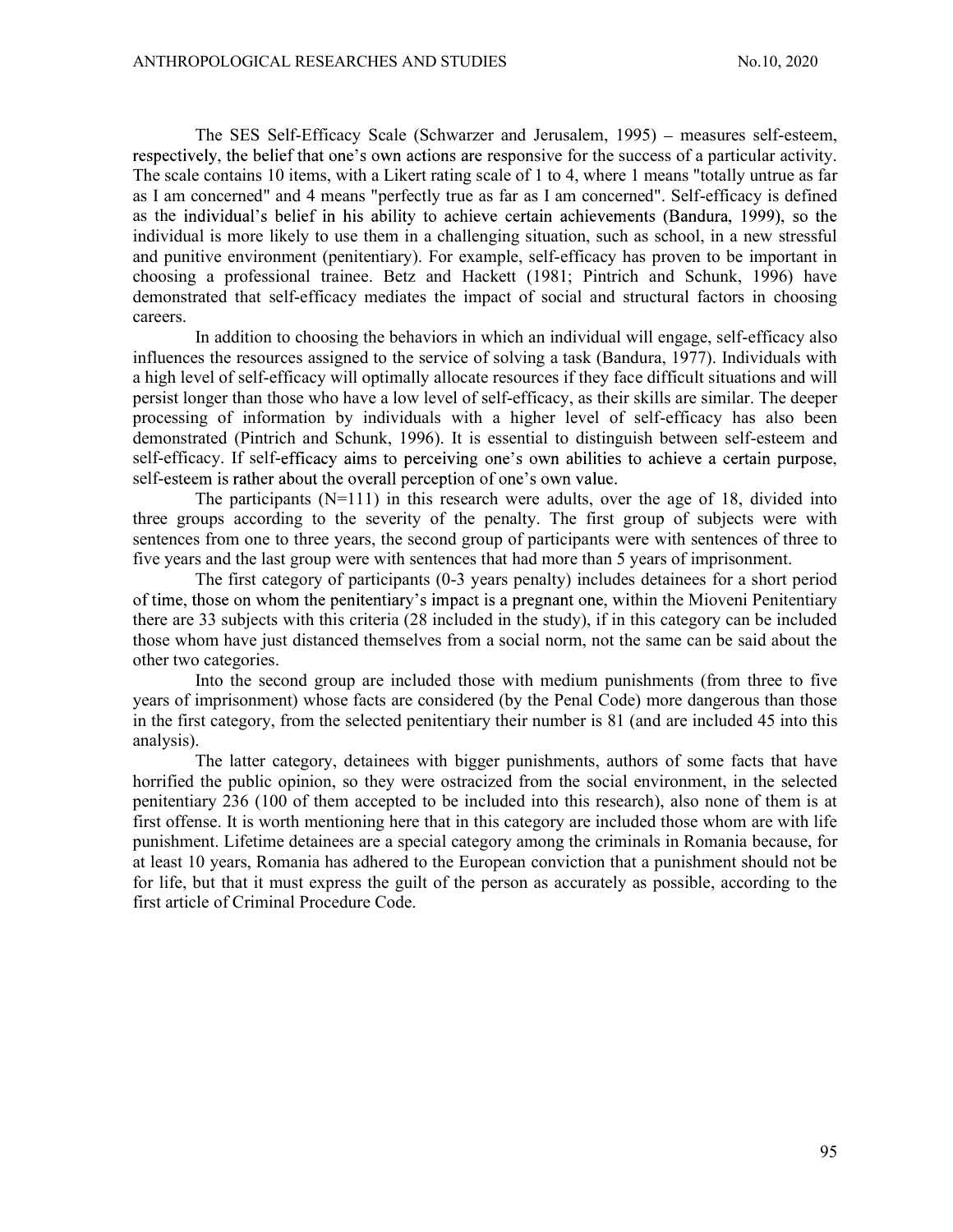

## Figure 1. Participants diagram

Participants received 3 credits for participation (in Romanian penitentiary system, the detainees receive credits for participating in studies or development programs, and when they reach a certain number of credits, they receive allowances, the right to receive an extra package or visits in addition and even a reduced sentence), enrolling on a voluntary basis. Prior to participation, each person signed a double participation consent (one from the penitentiary on which the credit was assigned and one from the researchers) and was informed that they could withdraw whenever he wanted without repercussions of no kind. At the same time, the confidentiality of the personal data and that the results or on the group level and that individual responses could not be traced. Participants' risks involving physical or mental integrity were inexistent in the present study.

 The first stage consisted in identifying the Romanian penitentiary that could satisfy the population criterion after the duration of the conviction (participants for each of the three groups). After this stage was completed and the Mioveni Penitentiary was identified, Arges County, the collaboration protocol was completed and accepted by the penitentiary administration. Detainees were invited, from every room in the detention facilities, by the researcher conjunctively with one of the penitentiary psychologists to accept being part in the assessment sessions.

Each administration was conducted between 9:00 am to 11:30 am and from 1:30 pm to 3:00 pm, without interfering in any way with the strict schedule that detainees have in the penitentiary (appeal, lunch break, educational projects, intermissions or other recreational or educational activities). Administration sessions were conducted in groups of two to thirty people in the society club assigned to each section of detainees. The groups were randomly formed (in the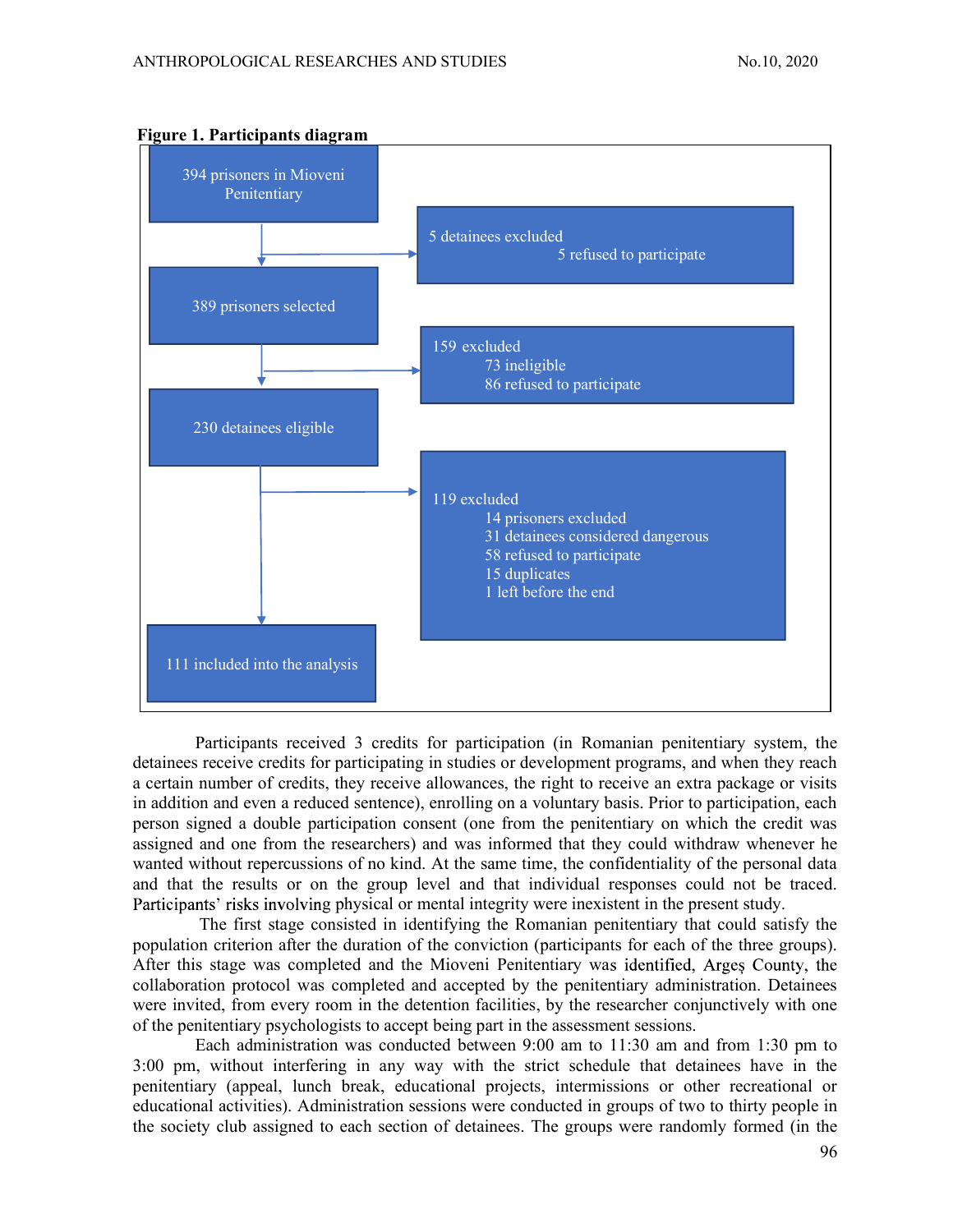case of detainees with a penalty of 0-3 and 3-5 years) and only with the third category of detainees (on the maximum safety section, the inclusion criterion is according to the danger the individual represents to the society).

At the beginning of the sessions is explained the goal of this research, the duration of the meetings, the importance of being involved in the task at hand, the significance of honesty, and the possibility of withdrawing at any time from the research. The session coordinator provided information on his status, his affiliation to the Doctoral School, data confidentiality, and that the results would be presented at group level rather than individually. Further information was provided, the situational adaptation of the items to the environment and the population in the penitentiary where it was imposed.

All the needed criteria of administration were satisfied (a safe and rattling-free environment, all participants were rested, adequate illumination, the existence of the furniture required for the writing, the space for deployment to provide the comfort of the examined persons). Each test session was conducted over a period of 30 to 60 minutes, with small variations depending on the participants' involvement.

#### **Results**

 One might expect that denial or rationalization will be the primordial mechanisms that are present in individuals in the penitentiary environment, given the discomfort that the situation may provide and these two defensive responses are like a mask that hides feelings and emotions. Our research reveals surprising data. The psychological profile of the 111 respondents deprived of liberty is specifically articulates being characterized by *altruism* ( $M = 14.46$ ,  $SD = 3.5337$ ) as a defense mechanism. This means that individuals perceive the existing situation as being an anxious one and understand that they are not alone, other individuals share the same status. They turn their attention to the other individuals in the penitentiary environment who are unitarian in the purpose and event. The 111 participants use altruism as a possibility to diffuse their daily life in prison and may also be consider a positive way of adaptation to prison.

The second in line defense mechanism is *self-assertion* ( $M = 14.42$ ,  $SD = 3.4126$ ). This result may come from the relevance that they give to their own opinions, but being in the negative sphere of defense mechanisms, the fact that our participants have a high score can indicate and predict the occurrence of certain problems in the penitentiary environment when their own wishes and requests are not fulfilled. By putting above others their own opinions, rights and desires one might consider that what he has done is not wrong, although, by being in prison, the fact that they have done exactly that may have brought them into the current situation.

Being listed as the third mechanism used in the custodial environment, *anticipation* ( $M =$ 13.49,  $SD = 3.63$ ), shows that the individuals who are there had their judgement unbroken. They knew what awaited them and they've been mentally preparing for it. This means that they have rehearsed this possible outcome and this could indicate a high level of adaptation (in the case of ones that have been multiple times in the penitentiary) or special preparation for this environment.

Least used defense mechanisms by the participants in this research are *devaluation* ( $M =$  $6.98$ , SD = 4.3921). Being a subconscious protection system most often associated with borderline personality disorder, and for our research, considering that self-assertion is among most used defense mechanisms, is almost rational that his mechanism by which individuals disregard themselves to be at the bottom of our results. This could also mean that our respondents do not consider themselves as having multiple negative qualities and it's a place to work from.

The second least used is *passive aggression* ( $M = 7.26$ ,  $SD = 4.2377$ ), which could also mean that the subjects of this research have understood their punishment and they've received it as a justified end (Butoi and Butoi, 2006). This result could be determined by the fact that there is no remaining hidden energy that might be driving them into other aggressions and that they are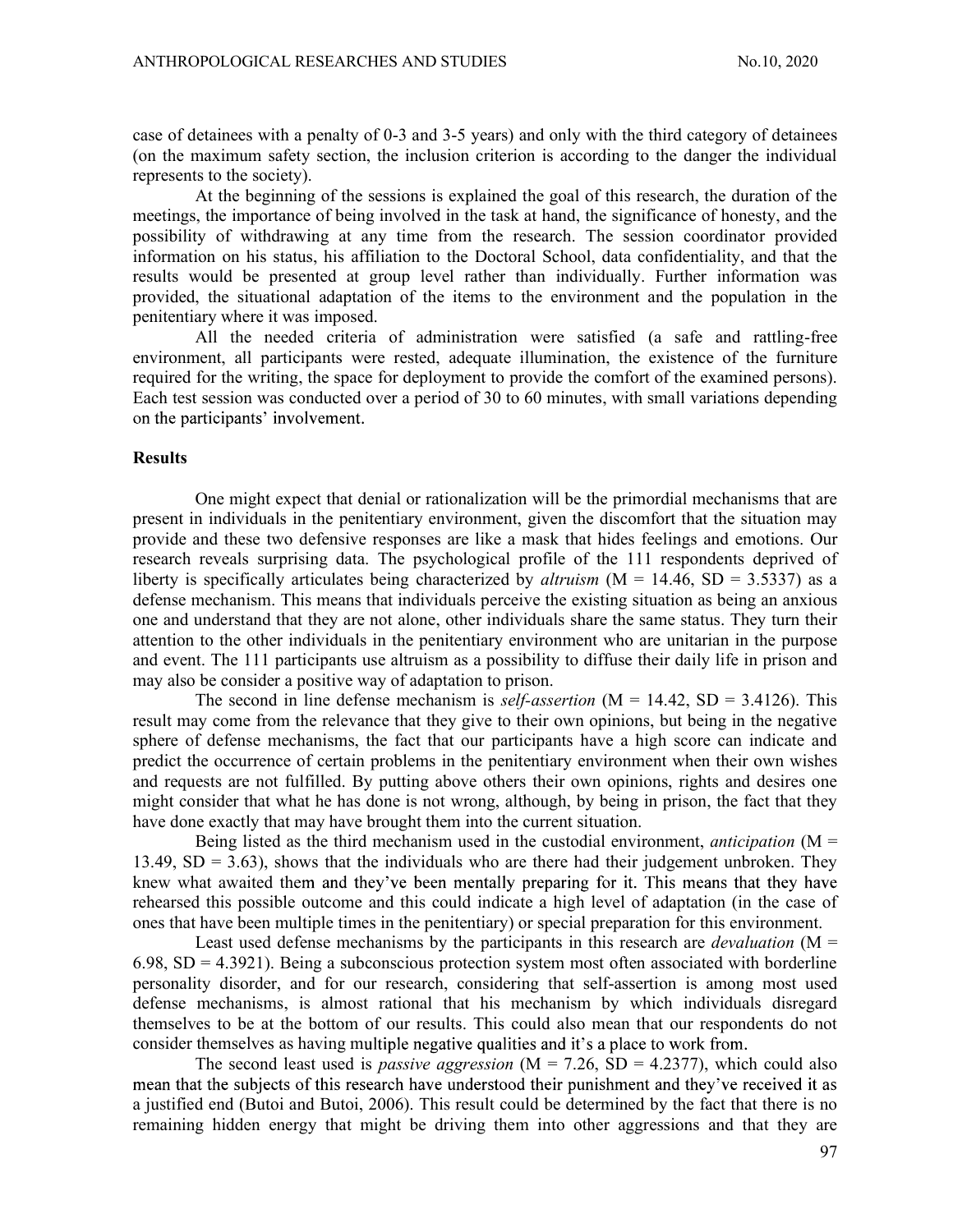cooperation persons in solving their duties and other tasks that they receive.

And another least used defense mechanism is *fantasy* ( $M = 7.88$ , SD = 5.3287). This could indicate that individuals in the penitentiary environment are strongly anchored in reality, that they do not use strategies to escape their daily lives, that they are not expecting something from someone. This could also mean that they are not unhappy with their current status, because fantasies can help an individual to explore alternatives to the situation that he not happy with. But this can also help them to somehow not achieve certain unrealistic expectations that they could set.

| <b>Descriptive Statistics</b>             |           |         |                |
|-------------------------------------------|-----------|---------|----------------|
|                                           | ${\bf N}$ | Mean    | Std. Deviation |
| Altruism                                  | 111       | 14.4685 | 3.53378        |
| Self-Assertion                            | 111       | 14.4234 | 3.41268        |
| Anticipation                              | 111       | 13.4955 | 3.63036        |
| Self-Observation                          | 111       | 13.2613 | 4.11364        |
| Rationalization                           | 111       | 13.1892 | 3.86714        |
| <b>Reaction Formation</b>                 | 111       | 13.0000 | 4.29164        |
| Suppression                               | 111       | 12.7928 | 3.57801        |
| Sublimation                               | 111       | 12.5586 | 4.23982        |
| Withdrawal                                | 111       | 12.5495 | 4.87804        |
| Affiliation                               | 111       | 12.3333 | 4.46060        |
| Splitting                                 | 111       | 11.3874 | 4.00266        |
| Projection                                | 111       | 11.0811 | 4.72736        |
| Denial                                    | 111       | 10.9640 | 4.24249        |
| Dissociation                              | 111       | 10.9279 | 4.65679        |
| Intellectualization                       | 111       | 10.8649 | 4.58552        |
| Idealization                              | 111       | 10.7928 | 5.04546        |
| Humor                                     | 111       | 10.7838 | 4.23493        |
| Devaluation of Other                      | 111       | 10.7748 | 3.88864        |
| Repression                                | 111       | 10.6486 | 4.42030        |
| Projective Identification                 | 111       | 10.6486 | 4.68973        |
| Isolation                                 | 111       | 10.3964 | 4.58908        |
| Undoing                                   | 111       | 10.3063 | 4.83884        |
| Omnipotence                               | 111       | 10.0631 | 4.44620        |
| Refusal of Aid accompanied by Lamentation | 111       | 9.8739  | 4.58876        |
| Displacement                              | 111       | 9.2252  | 4.27399        |
| <b>Splitting Self</b>                     | 111       | 8.8649  | 3.93928        |
| Acting-Out                                | 111       | 8.3243  | 4.71586        |
| Fantasy                                   | 111       | 7.8829  | 5.32872        |
| Passive-Aggressive                        | 111       | 7.2613  | 4.23773        |
| Devaluation                               | 111       | 6.9820  | 4.39210        |

Table 1. Means and standard deviations of participants defense mechanisms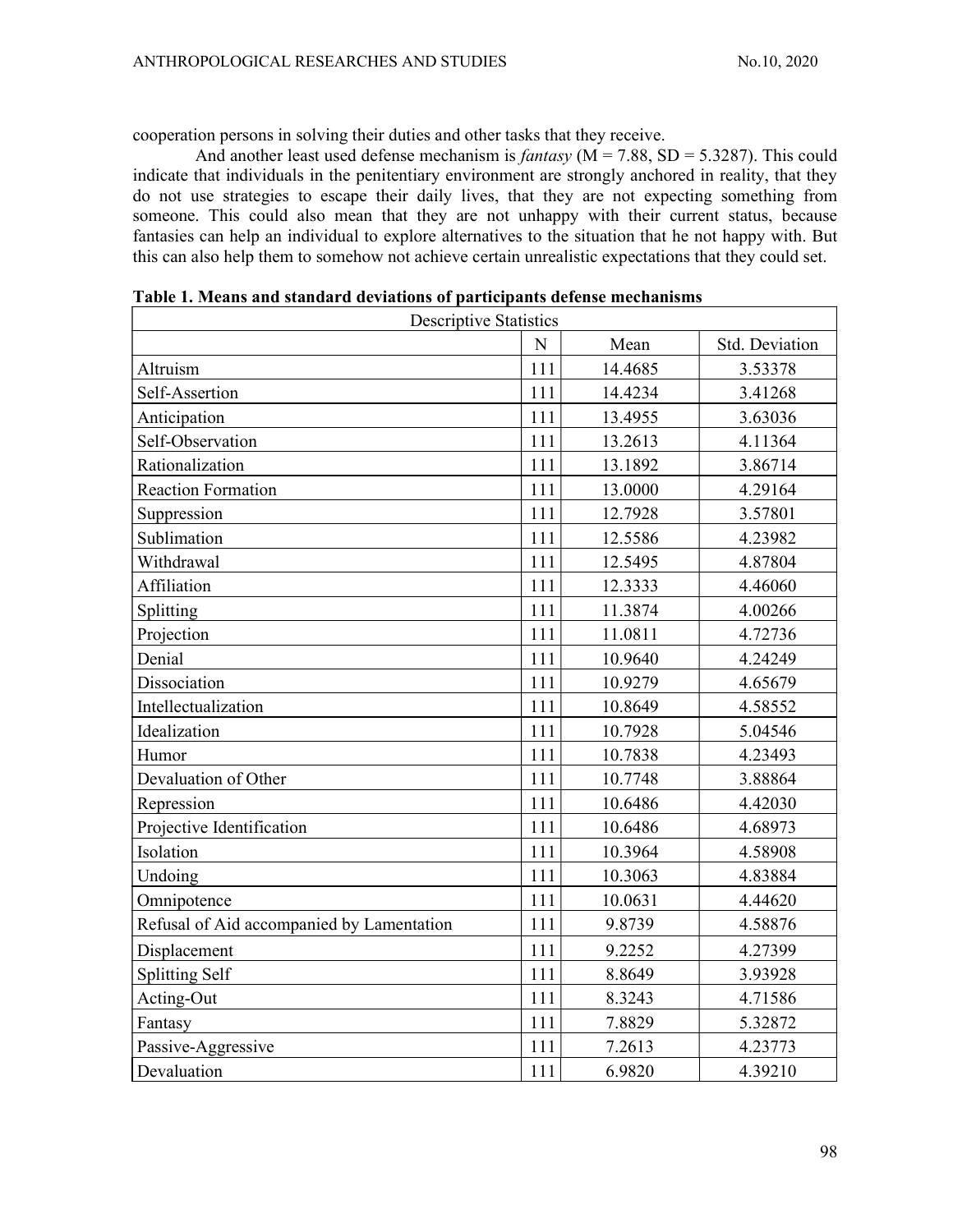Regarding their self-efficacy in the penitentiary all respondents have a "low" level  $(M =$  $31.08$ ,  $SD = 5.856$ ). This result show that our subjects are not well-accustomed to the carceral detention and from this may come a lot of tension. This could mean that given time they might become uncooperative in carrying out their tasks because they can't handle them. They might also deliberately ignore someone when spoken to and might collectively adopt a negative view of their situation.

| <b>Descriptive Statistics</b> |         |       |                |  |
|-------------------------------|---------|-------|----------------|--|
|                               | N       | Mean  | Std. Deviation |  |
| Total score of Self-Efficacy  | 11<br>. | 31.08 | 5.856          |  |
| Total                         |         |       |                |  |

| Table 2. Means and standard deviation of self-efficacy |
|--------------------------------------------------------|
|--------------------------------------------------------|

 We also performed an in-depth analysis regarding the similarity or differences of incarcerated individuals by groups and the results show that there are no significant differences between our three groups. This indicative can mean that regardless of the nature for which they are in the penitentiary environment and especially regardless of the period that they spent imprisoned the self-efficacy of individuals is low. Although an individual who spends more time in prison is better adapted to that environment, there were not obtain significant differences between these groups.

In concern with the first group  $(N=28)$  we can see that their self-efficacy in the penitentiary is also at level II "low" level ( $M = 31.14$ ). The second group ( $N=45$ ) has a self-efficacy of level II also ( $M = 31.00$ ,  $SD = 5.673$ ), and the third group ( $N = 38$ ) has a self-efficacy of the same low level  $(M = 31.32, SD = 5.969).$ 

### **Discussions**

Researches in the field of defense mechanisms has a history of three decades in the penitentiary environment and this study comes as an innovation from the perspective of accurate identification of defense mechanisms, their self-efficacy and the dominant dimensions of the self in the deprivation of freedom. Their identification and the problems posed by the conditions of the carceral environment are useful not only for the individual, but also for the society in particular. The institution of the penitentiary, however well-regulated and systematized, cannot reach all the individual problems of men, since it is organized to support those who cannot conform to social norms.

One of the major outcomes is that it was identified the propensity for certain defense mechanisms for each of the three groups. Altruism seems to be the main defense mechanism that individuals use in the penitentiary environment. The penitentiary space has a hidden role, to place individuals in the same environment with the same social notion. And this affiliation to the penitentiary "community" can be explained by the immediate assumption of the captive role. This affiliation has its beginnings from the first moments of entry into the prison and it seems to persist regardless of the period of time spent in the penitentiary and regardless the severity of the punishment they received. It also seems that in the penitentiary environment there is a system of values, it seems that individuals who have carried out acts of rape are stigmatized by the other inmates. The waiting was described by Minkowski (1933), as a suspension of activity or even of life. It does not start from the present to predict the future, but the future makes the present to tense: "the moment that comes to dominate the whole situation" (Minkowski, 1933), and given that the strongest desire of any individual is liberty, this waiting is felt as the worst burden, paralyzing any activity. The right vision of the future belongs to Bernanos: "do not bear your own future, but you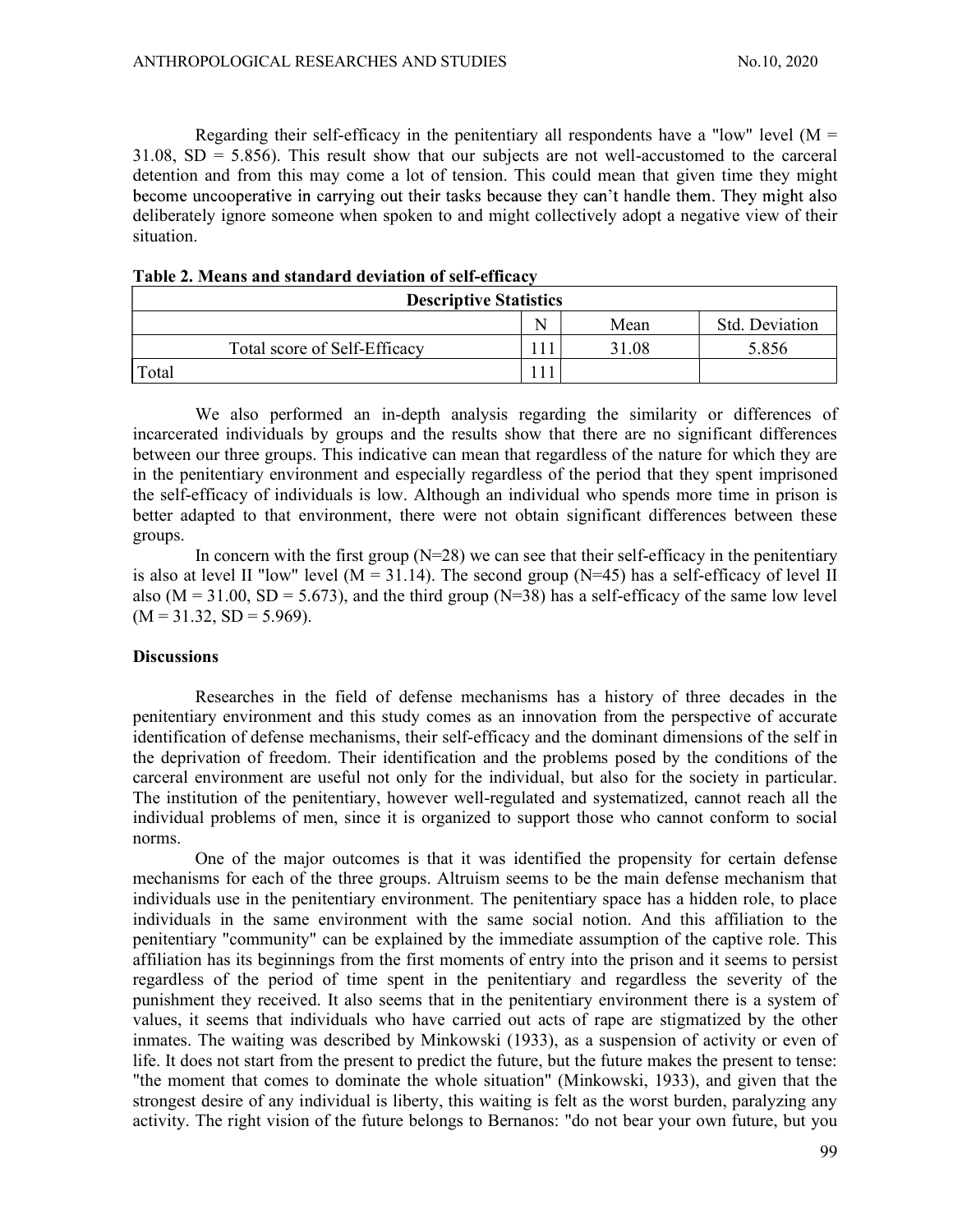do it" (Sutter and Berta, 1991) is paradoxical in the case of detainees because their current status (as of detained) will exist after their release (as being once a detainee).

This study relates to how each detainee has dealt with the problem of atonement. Mitrofan, Zdrenghea and Butoi (2000) argued that "when a punishment is assessed to be the measure of the act, the daily condition expresses an acceptance subject to all rigors, when the punishment is seen to be more severe than the offense committed, the prisoner considers it to have been made an injustice and suffer an unjustified sanction". From this perspective it would be interesting to study the predisposition towards shame or guilt. Studies show that the predisposition to guilt decreases with the severity of punishment, because individuals know very well what they have done (usually a very serious deed) and are not guilty of doing so (Milcu, 2006). This is explained by the low result of the defense mechanism of self-devaluation, they do not perceive it as being lower than other social groups, on the contrary it seems that the self-esteem increases the worse the deed. Within the framework of this study, detainees with life punishment were also identified as an interesting aspect given that these punishments have not been applied in Romania since 2006, and those who have previously received a life sentence could have appealed and the sentence would have been changed. This case is an atypical one (Richards, 1978) from the point of view of the fact that the individual seems either to have renounced the possibility of being introduced into society, or that he prefers lifetime status, increasing (in his perception) the value of the environment deprivation of liberty.

Taken all together, the present findings can provide some tentative suggestions for interventions when working with prisoners.

The results of the study should be analyzed in the limitative context of this research. First of all, the instruments did not have demographic questions, nor could comparisons be made before and after the self-efficacy. It is important to have information about the participants in the study because it could have had at least the effects on the level of self-efficacy. Secondly, the research focused on general self-efficacy. For this reason, it can't be know exactly which respondents have a higher level of trust. Others believe that feelings of self-efficacy in a field (for example, the ability to communicate effectively with others about academic subjects) are not inherently correlated with self-efficacy in other areas (Bond, 2004). Indeed, Bond (2004) states that "most motivational constructs contain specific domain components". Thus, it is recommended for the future studies to introduce a more in-depth measure of self-efficacy (on levels of comprehensiveness, background issues) to explore self-efficacy on a large scale.

### Conclusions

 First of all, this research was performed in a single penitentiary out of an existing number of 44 in the whole country, and if we refer to the number of people in the deprived environment, our number of participants in this study represents about 0.5%. Of the total number of detainees of the Mioveni Penitentiary, our participants represent about 25% and this is not only the main limit of our research, but it can also signify the level of reluctance of those in the penitentiary environment to external factors.

Secondly, altruism is the main defense mechanism used by detainees from this research and this result could come from their integration to the penitentiary environment. Most of the participants were recidivists and this may establish their attachment to the prison culture. In such conditions, their altruism may also be related to the people that live in the same environment, being also a second explanation their reluctance towards the outside. Of course, this finding should not be overlooked, because this aspect demonstrates that there are existing virtues in the penitentiary environment and that the culture of this environment is similar to many others of the world. Moreover, the theory of psychological selfishness that those in prison seem to be the main subject of, that the detainees are permanently motivated by personal interest, seems to be confirmed if the answers given by them were only based on the motivation of a personal benefit.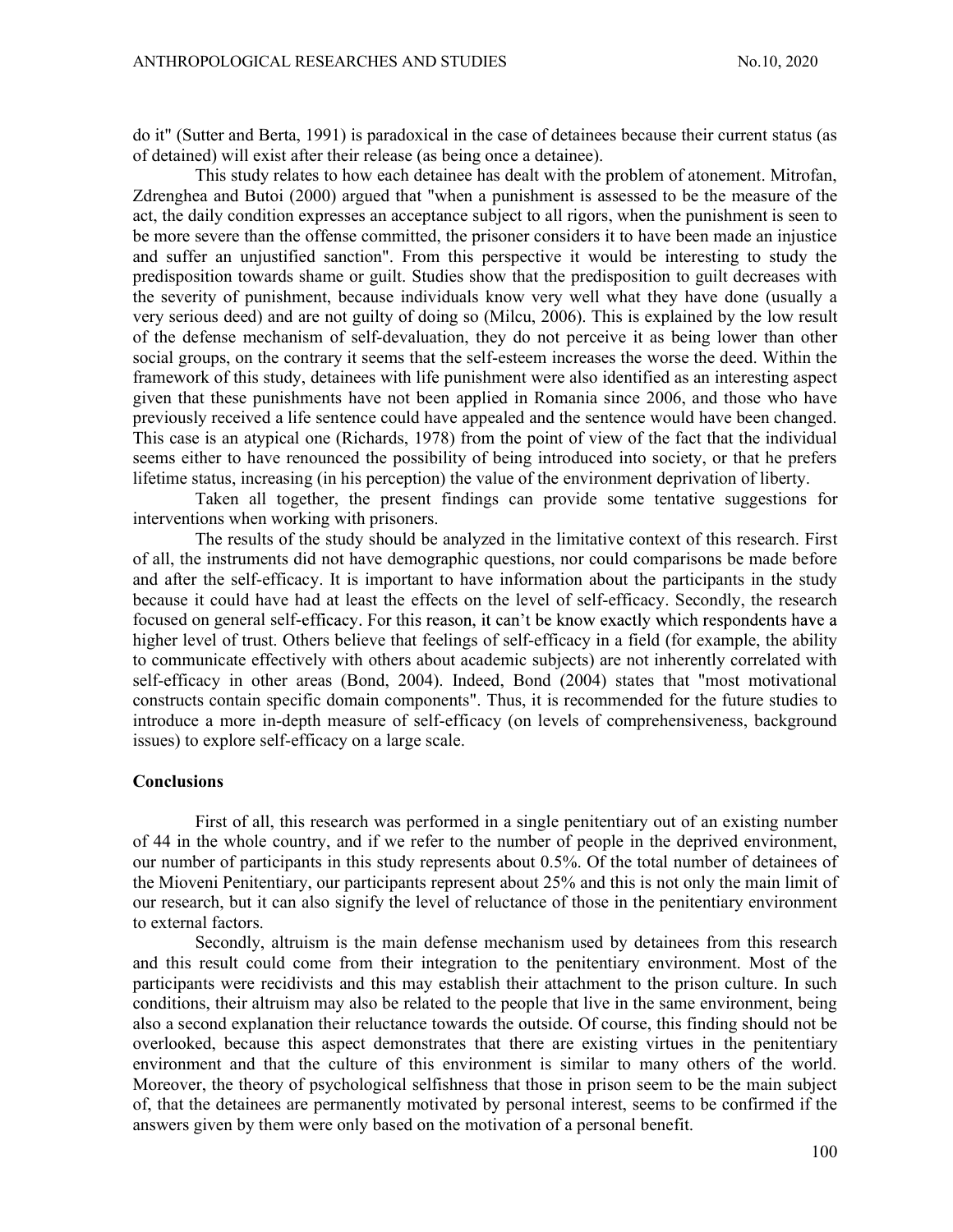Thirdly, the defense with the lowest result is devaluation. This may mean that the respondents of this study have either a high self-esteem or an exaggerated narcissism. The second possibility opens the discussion of an existing of a narcissistic personality disorder or even an antisocial personality disorder. And future studies will propose to evoke and elucidate this aspect.

 Regarding the low score of self-efficacy, the present study has no data on how they deal with their daily activities, with the results obtained in the existing programs in the penitentiary environment or with the proposals of the commissions of conditional release. The main reason of this lack of details would be the secrecy of this information (it's not a public information), but that does not mean that our results cannot be strengthen with these aspects known in the enclosed environment in order to increase the level of self-efficacy.

 Last but not least, the possibility of unknown variables should be discussed. This aspect is difficult to control, such as the desire of individuals to be seen as others want them to look like. Often prisons are "noisy, chaotic and violent" (Kuhlman and Ruddell, 2005), conditions of stress and threats to a personal well-being are unparalleled in the outer world (Vega and Silverman, 1988).

 This research focuses especially on the unconscious sphere, on defense mechanisms and although being expected to identify other mechanisms with the highest results (such as devaluation of others or denial), it seems that the situation is not exactly like one would imagine. Our results must be related to this environment, to this situation, to the individuals who are behind bars, to the specific culture of the penitentiary environment and our research shows that there is an existing process much more complex, more hidden in the endeavor of adaptation to the enclosed environment. In the context of a culture specific to the penitentiary, the challenges that can prevent their self-efficacy are of a different form and may have a different significance from those encountered in other social environments. Moreover, our research needs to be extended to an even larger number of inmates, to know precisely if this study is confirmed or not. Our results are necessary for the personnel working in the penitentiary environment, mainly for the psychologists there. The fact that altruism is a primordial mechanism tells how essential are group work programs or team-based psychotherapy. Also, the results obtained on the self-efficacy scale demonstrate the need for strategies based no mindfulness, on increasing resilience in the deprived environment, on the necessity of psychotherapy focused on reducing stress levels and on improving emotion regulation which reduces impulsiveness, or on strategies regarding empathy and respect (of course based on the reason for their imprisonment).

## Acknowledgements

This study is part of the doctoral research project entitled "Adaptation mechanisms and personality dimensions of individuals deprived of their freedom" coordinated by PhD. Cornelia Rada, at the School of Advanced Studies of the Romanian Academy, Institute of Philosophy and Psychology "Constantin Rădulescu - Motru", Romanian Academy.

A summary of this paper was presented at International Conference: Individual, family, society - contemporary challenges, 3rd edition, 9 to 10 October 2019, Bucharest, Romania, and published in the journal *Studii și Cercetări de Antropologie*, No. 6/2019.

# References

- 1. Bandura, A., 1977. Self-efficacy: Toward a unifying theory of behavioral change. Psychological Review, 84, pp.191-215.
- 2. Bandura, A., 1995. Self-efficacy in changing societies. New York, NY: Cambridge University Press.
- 3. Bandura, A., 1999. A sociocognitive analysis of substance abuse: An agentic perspective. Psychological Science, 10, pp. 214-217.